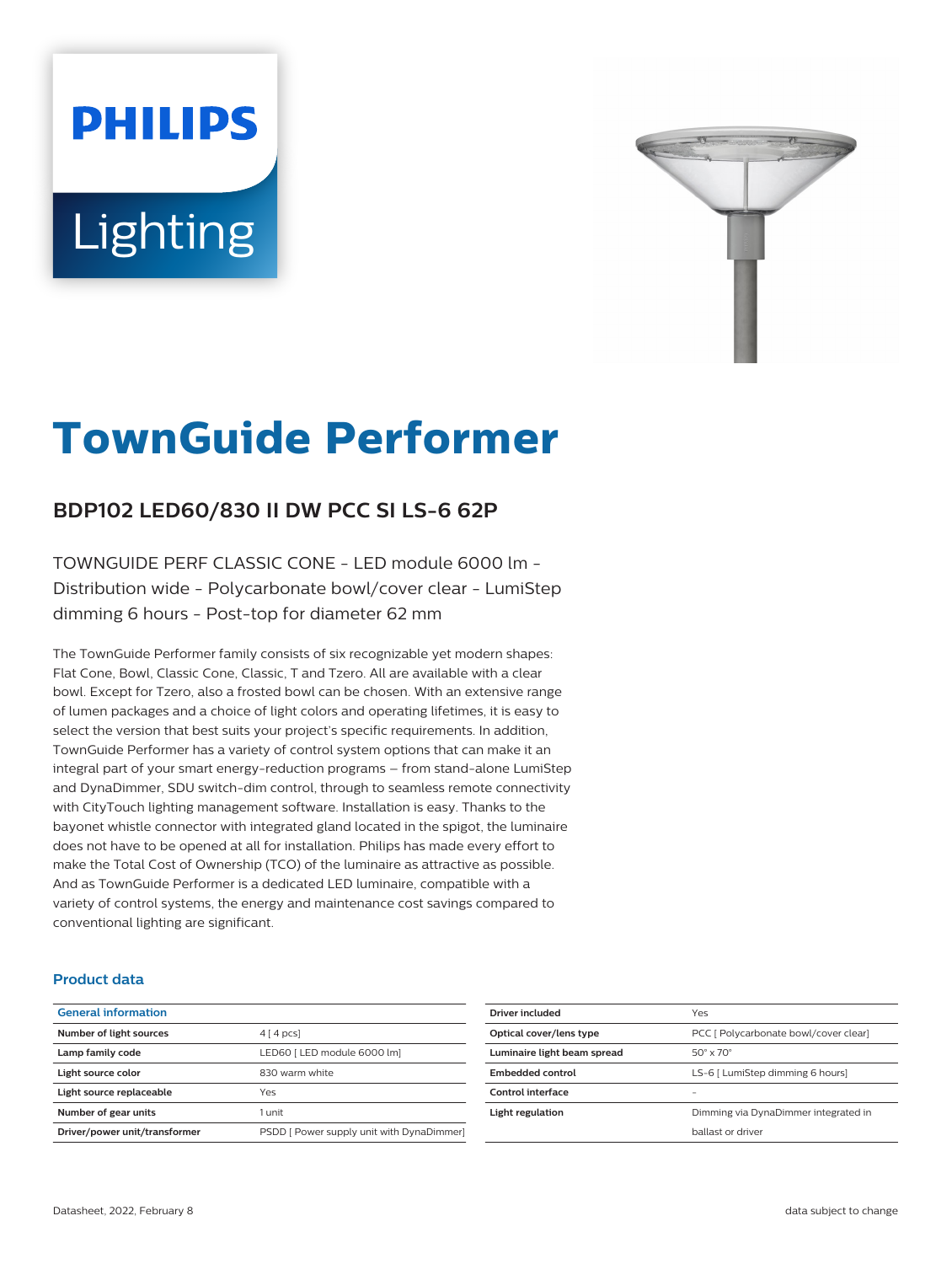## **TownGuide Performer**

| Connection                                              | Screw connection block 5-pole                  |
|---------------------------------------------------------|------------------------------------------------|
| Cable                                                   |                                                |
| <b>Protection class IEC</b>                             | Safety class II (II)                           |
| Parts color                                             | All parts colored                              |
| Coating                                                 |                                                |
| Glow-wire test                                          | 650/5 [ Temperature 650 °C, duration 5 s]      |
| Flammability mark                                       | NO [ -]                                        |
| Safety device                                           | PCBC [ PCB cover]                              |
| <b>CE</b> mark                                          | CE mark                                        |
| <b>ENEC mark</b>                                        | <b>ENEC</b> mark                               |
| <b>Warranty period</b>                                  | 5 years                                        |
| Optic type outdoor                                      | Distribution wide                              |
| Photocell                                               | No [ -]                                        |
| Constant light output                                   | No                                             |
| Number of products on MCB of 16 A type                  | 10                                             |
| в                                                       |                                                |
| <b>EU RoHS compliant</b>                                | Yes                                            |
| <b>WEEE</b> mark                                        |                                                |
| Light source engine type                                | LED                                            |
| Service tag                                             | Yes                                            |
| Serviceability class                                    | Class A, luminaire is equipped with            |
|                                                         | serviceable parts (when applicable): LED       |
|                                                         | board, driver, control units, surge protection |
|                                                         | device, optics, front cover and mechanical     |
|                                                         | parts                                          |
|                                                         |                                                |
|                                                         |                                                |
| <b>Product family code</b>                              | BDP102 [ TOWNGUIDE PERF CLASSIC                |
|                                                         | CONE]                                          |
|                                                         |                                                |
| <b>Light technical</b>                                  |                                                |
| Upward light output ratio                               | 3                                              |
| Standard tilt angle posttop                             | $O^{\circ}$                                    |
| Standard tilt angle side entry                          |                                                |
|                                                         |                                                |
| <b>Operating and electrical</b>                         |                                                |
| <b>Input Voltage</b>                                    | 220-240 V                                      |
| <b>Input Frequency</b>                                  | 50 to 60 Hz                                    |
| Inrush current                                          | 45 A                                           |
| Inrush time                                             | 0.285 ms                                       |
| Power Factor (Min)                                      | 0.96                                           |
| Power Factor (Nom)                                      | 0.97                                           |
|                                                         |                                                |
| <b>Controls and dimming</b>                             |                                                |
| <b>Dimmable</b>                                         | Yes                                            |
|                                                         |                                                |
| <b>Mechanical and housing</b>                           |                                                |
| <b>Housing Material</b>                                 | Aluminum                                       |
| <b>Reflector material</b>                               |                                                |
| Optic material                                          | Acrylate                                       |
| Optical cover/lens material<br><b>Fixation material</b> | Polycarbonate<br>Steel                         |

| <b>Mounting device</b>              | 62P   Post-top for diameter 62 mm]       |
|-------------------------------------|------------------------------------------|
| Optical cover/lens shape            | Conical                                  |
| Optical cover/lens finish           | Clear                                    |
| Torque                              | 15                                       |
| Overall height                      | 317 mm                                   |
| Overall diameter                    | 570 mm                                   |
| Effective projected area            | $0.088 \text{ m}^2$                      |
| Color                               | Silver                                   |
| Dimensions (Height x Width x Depth) | 317 x NaN x NaN mm (12.5 x NaN x NaN in) |
|                                     |                                          |

| <b>Approval and application</b>               |                                               |
|-----------------------------------------------|-----------------------------------------------|
| Ingress protection code                       | IP66 [ Dust penetration-protected, jet-proof] |
| Mech. impact protection code                  | IK10 [20 J vandal-resistant]                  |
| <b>Surge Protection (Common/Differential)</b> | Luminaire surge protection level until 6 kV   |
|                                               | differential mode and 6 kV common mode        |

| Initial performance (IEC compliant)   |                        |
|---------------------------------------|------------------------|
| Initial luminous flux (system flux)   | 4680 lm                |
| Luminous flux tolerance               | $+/-7%$                |
| Initial LED luminaire efficacy        | 100 lm/W               |
| Init. Corr. Color Temperature         | 3000 K                 |
| Init. Color Rendering Index           | 80                     |
| Initial chromaticity                  | $(0.43, 0.40)$ SDCM <5 |
| Initial input power                   | 47 W                   |
| Power consumption tolerance           | $+/-10%$               |
| Init. Color Rendering Index Tolerance | $+/-2$                 |

#### **Over time performance (IEC compliant)**

| Control gear failure rate at median useful 10 % |  |
|-------------------------------------------------|--|
| life 100000 h                                   |  |
| Lumen maintenance at median useful life* 94     |  |
| 100000h                                         |  |

**Application conditions Ambient temperature range**  $-40$  to +35 °C **Performance ambient temperature Tq** 25 °C **Maximum dim level** 50% **Product data**

| <b>Full product code</b>             | 871829191034300                        |
|--------------------------------------|----------------------------------------|
| Order product name                   | BDP102 LED60/830 II DW PCC SI LS-6 62P |
| EAN/UPC - Product                    | 8718291910343                          |
| Order code                           | 91034300                               |
| <b>Numerator - Quantity Per Pack</b> |                                        |
| Numerator - Packs per outer box      |                                        |
| Material Nr. (12NC)                  | 910500991094                           |
| Net Weight (Piece)                   | 6.780 kg                               |
|                                      |                                        |